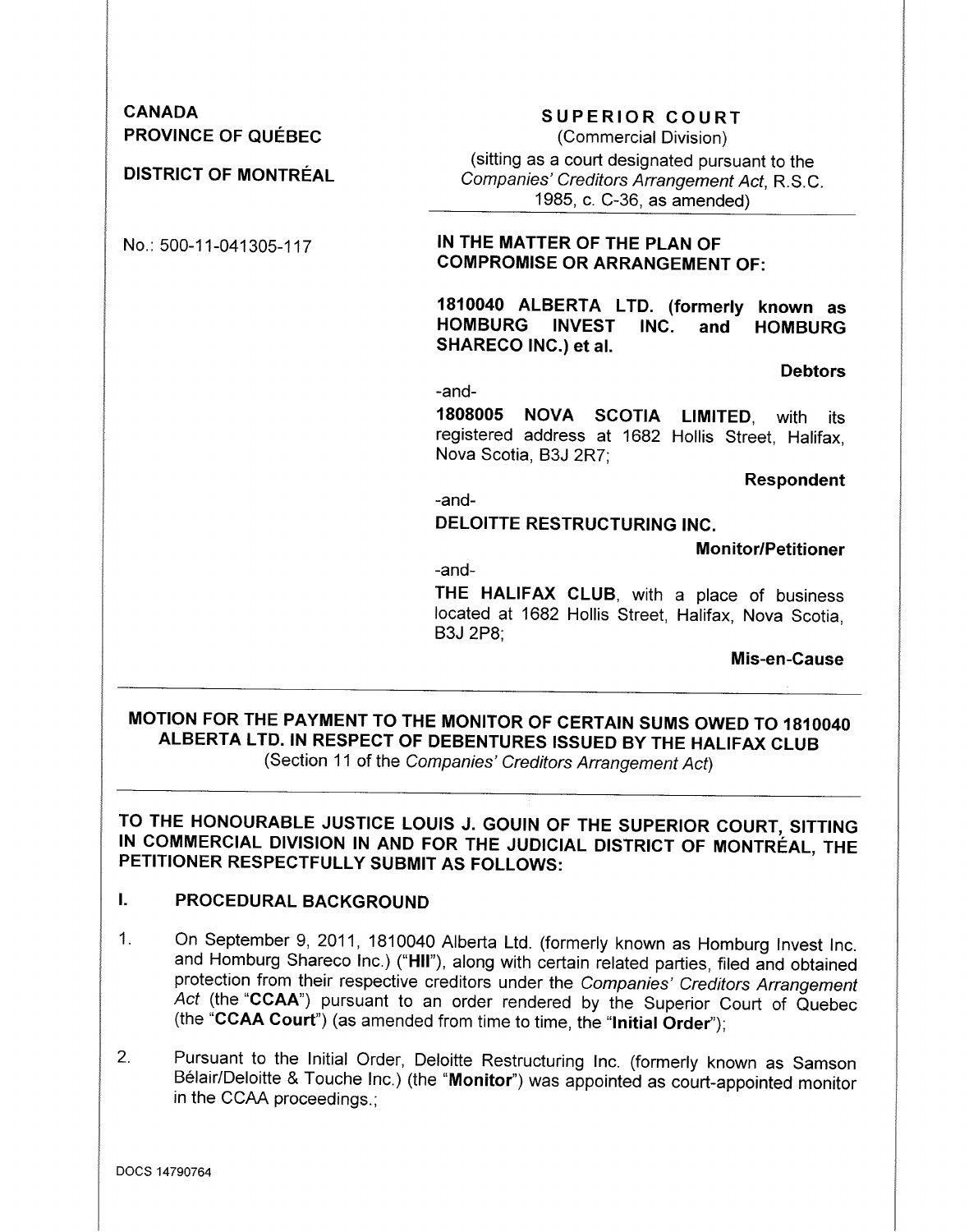- 3. On February 5, 2013, HII filed a plan of compromise and reorganization under the CCAA, which plan has since been amended from time to time (as amended from time to time and as it may be further amended, the "Plan");
- 4. On May 30, 2013, the required majority of creditors of HII voted in favour of the Plan and, on June 5, 2013, the CCAA Court rendered an order approving and sanctioning the Plan (the "Sanction Order");
- 5. Between March 24 and March 27, 2014, in accordance with the Plan and the Sanction Order, the implementation of the Plan took place (the "Plan Implementation Date");
- 6. The Plan provides *inter alia* for the creation of an "Asset Realization Cash Pool" in which the "Non-Core Business Asset Net Proceeds" are deposited, for the ultimate benefit of Hil's creditors under the Plan;
- 7. The Sanction Order (paragraph 85 in particular) *inter alia* grants the Monitor exclusive authority and power to deal with the "Non-Core Business Assets", including to execute, assign, issue and endorse documents of whatever nature in respect of any of the Non-Core Business Assets, whether in the Monitor's name or in the name and on behalf of HII:
- 8. The Monitor respectfully asks the CCAA Court to issue an order for the payments of sums owed to HII in respect of such "Non-Core Business Assets", namely in respect of certain debentures issued by the The Halifax Club in 2007;

# II. PAYMENT TO THE MONITOR OF SUMS OWED TO HII IN RESPECT OF DEBENTURES ISSUED BY THE HALIFAX CLUB

- 9. The Monitor has been informed that, in November or December 2007, 50 secured subordinated debentures numbered D82 to and including D131 due December 31, 2014, each for the principal amount of \$5000 (and for a total amount of \$250,000) and bearing interest at a rate of 6% per annum, were issued to HII by The Halifax Club (respectively, the "Club" and the "Halifax Club Debentures");
- 1O. Under the terms of a Deed of Trust made between Club and 1808005 Nova Scotia Limited, the latter acts as trustee to the Halifax Club Debentures (the "Trustee");
- 11. A copy of the the 50 Halifax Club Debentures held by HII could not be retrieved, but the Monitor is informed by the Trustee that such debentures are part of series of debentures issued by the Club that are in form and substance similar to the one numbered 069 filed herewith as Exhibit M-1;
- 12. In May 2015, Mr. Matthew Harris, a representative of Deloitte in Halifax, was contacted by the Trustee in respect of the refinancing of the Halifax Club Debentures;
- 13. The Trustee confirmed to the Monitor that HII is still the registered holder of the 50 Halifax Club Debentures and HII, through Mr. Jamie Miles, confirmed to the Monitor that, to the best of his knowledge, such debentures had not been transferred or assigned;
- 14. While there is no dispute that HII is the holder of the Halifax Club Debentures, the original certificates could not be found by HII;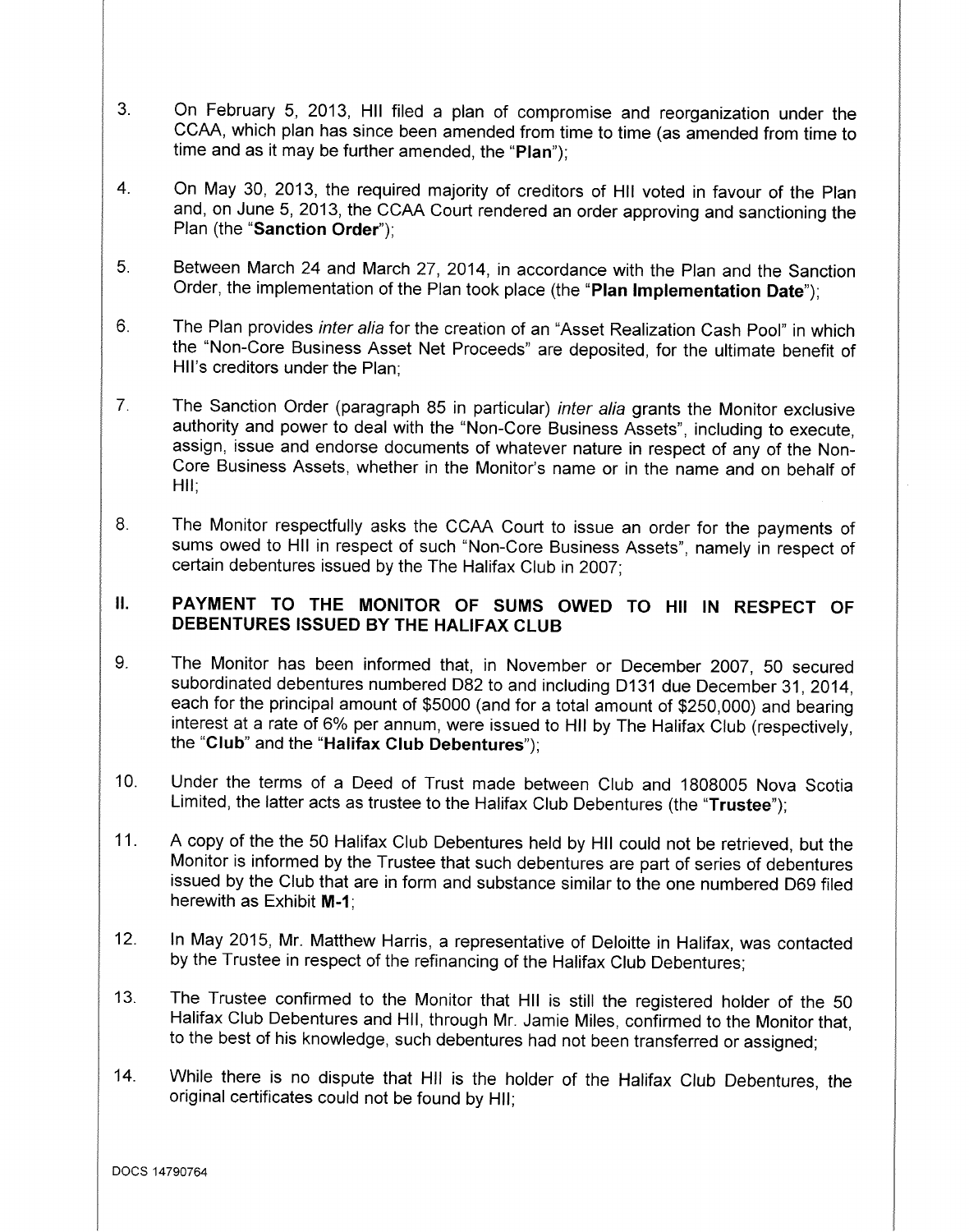- 15. On or about July 29, 2015, the real property owned by the Club was sold and the amount required to pay out the amounts secured by the Deed of Trust up to and including July 29, 2015 was paid to the Trustee for disbursement to the debenture holders, including HII;
- 16. As a condition for the disbursement to the debenture holders, the Trustee has requested that the debenture holders remit the original debentures for surrender and cancellation together with a letter releasing the Trustee and the Club on payment of the amount due;
- 17. The sum owed to **HII** in connection with the Halifax Club Debentures, in principal and accrued interests up to July 29, 2015, amounts to \$273,630.14;
- 18. Considering the loss of the original certificates, the Trustee has agreed to disburse to the Monitor the sum of \$273,630.14 following the issuance of an Order by the CCAA Court discharging the Trustee and the Club from any and all further liability in respect of the 50 Halifax Club Debentures registered under the name of **HII,** on payment of said amount to the Monitor, as appears from a copy of an email sent by the Trustee's attorney on August 24 2015, communicated herewith as Exhibit M-2;

# **WHEREFORE, MAY IT PLEASE THIS HONOURABLE COURT:**

**GRANT** the present *Motion for the Payment to the Monitor* of *Certain Sums Owed to 1810040 Alberta Ltd. in Respect* of *Debentures Issued by The Halifax Club;*

**ORDER** 1808005 Nova Scotia Limited to pay the amount of \$273,630.14 to the Monitor and **DECLARE** that, upon such payment, 1808005 Nova Scotia Limited and The Halifax Club will be discharged from any and all further liability to 1810040 Alberta Ltd. in respect of the debentures numbered 082 to and including 0131;

**THE WHOLE WITHOUT COSTS,** save in the event of contestation.

MONTREAL, August 27, 2015

**MCCARTHY** TETRAULT LLP

Attorneys for the Monitor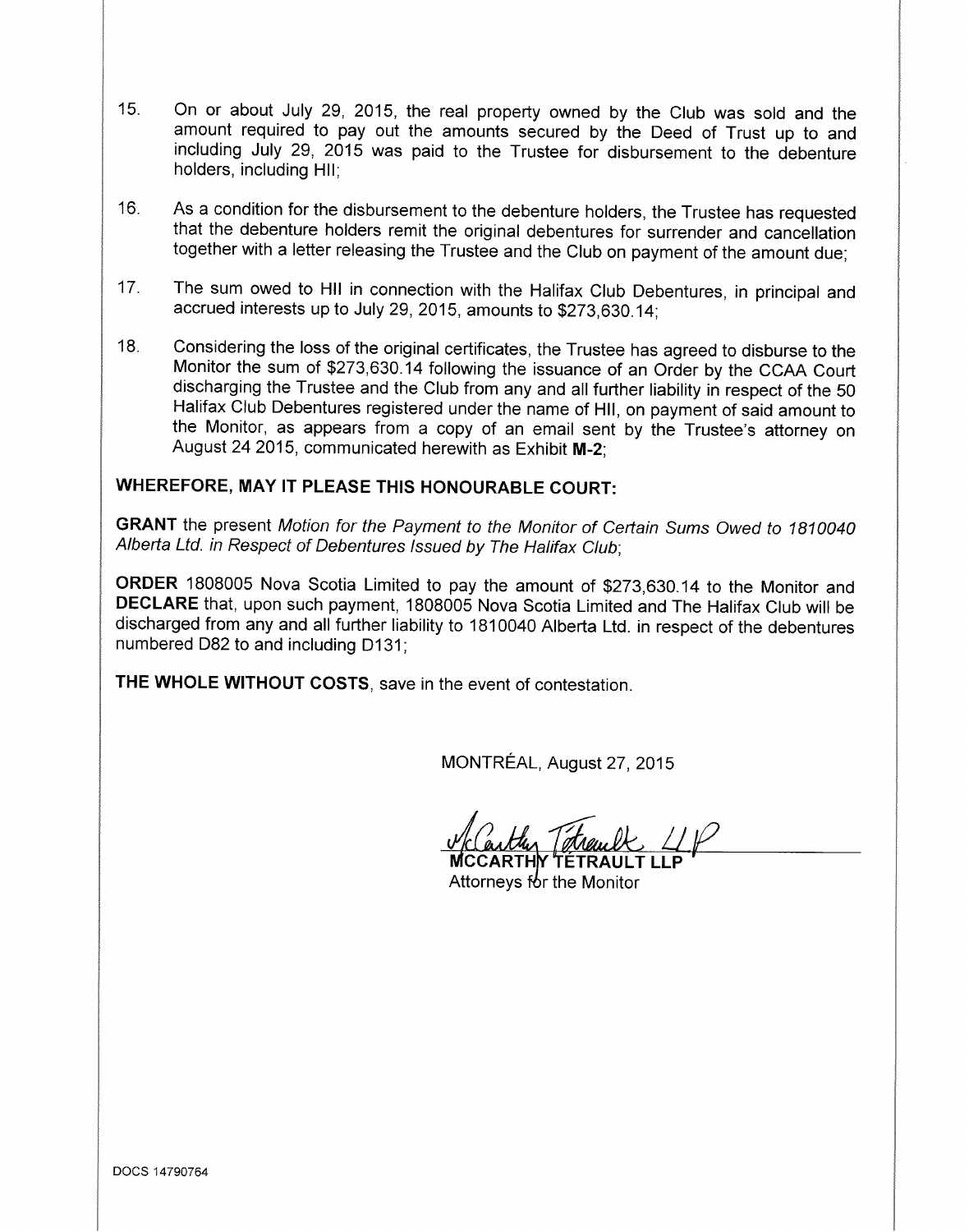# **AFFIDAVIT**

I the undersigned, Jean-Francois Nadon, President of Deloitte Restructuring Inc., domiciled and residing for the purpose hereof at 1190 Avenue des Canadiens-de-Montréal, Suite 500, Montréal, QC H3B 0M7, solemnly declare the following:

- 1. I am a duly authorized representative of Deloitte Restructuring Inc. in its capacity of Monitor to Homburg Invest Inc. et als.;
- 2. All the facts alleged in the *Motion for the Payment to the Monitor* of *Certain Sums Owed to 1810040 Alberta Ltd. in Respect* of *Debentures Issued by The Halifax Club* are true.

AND I HAVE SIGNED

.Iean-Francols **Nadon**

SWORN BEFORE ME AT THE CITY OF TORONTO ON THE  $\mathbb{H}^{\text{th}}$  DAY OF AUGUST 2015

COMMISSIONER FOR TAKING AFFIDAVITS

Anna Koroneos, a Commissioner, etc., Province of Ontario for Deloitte Restructuring Inc., Trustee in Bankruptcy, F.xpires July 10. 2016.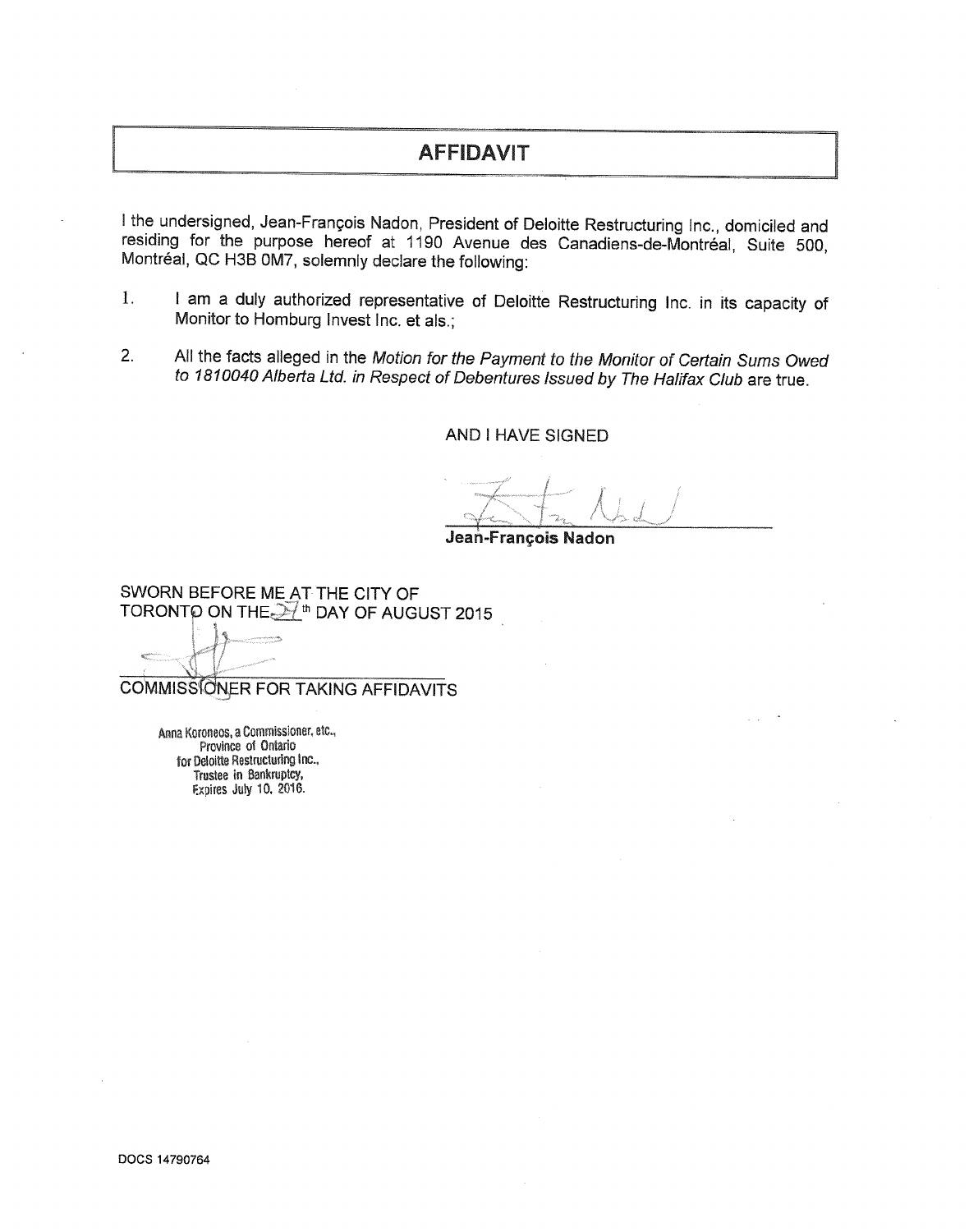# **NOTICE OF PRESENTATION**

## TO : SERVICE LIST

Carl Holm, Q.C. WICKWIRE HOLM, Barristers & Sollicitors 2100-1801 Hollis Street PO Box 1054 Halifax, Nova Scotia, B3J 2X6

Attorneys for 1808005 Nova Scotia Limited

Joanne Bouchard THE HALIFAX CLUB 1682 Hollis Street Halifax, Nova Scotia, B3J 2P8

### President, The Halifax Club

TAKE NOTICE that the *Motion for the Payment to the Monitor* of *Certain Sums Owed to 1810040 Alberta Ltd. in Respect* of *Debentures Issued by The Halifax Club* will be presented for hearing and allowance in the Superior Court, Commercial Division, at the Montréal Courthouse, 1 Notre-Dame Street East, Montréal, on August 31, 2015, at a time to be determined in room 16.12.

PLEASE ACT ACCORDINGLY.

MONTREAL, August 27,2015

MCCARTHY\TETRAULT LLP Attorneys for the Monitor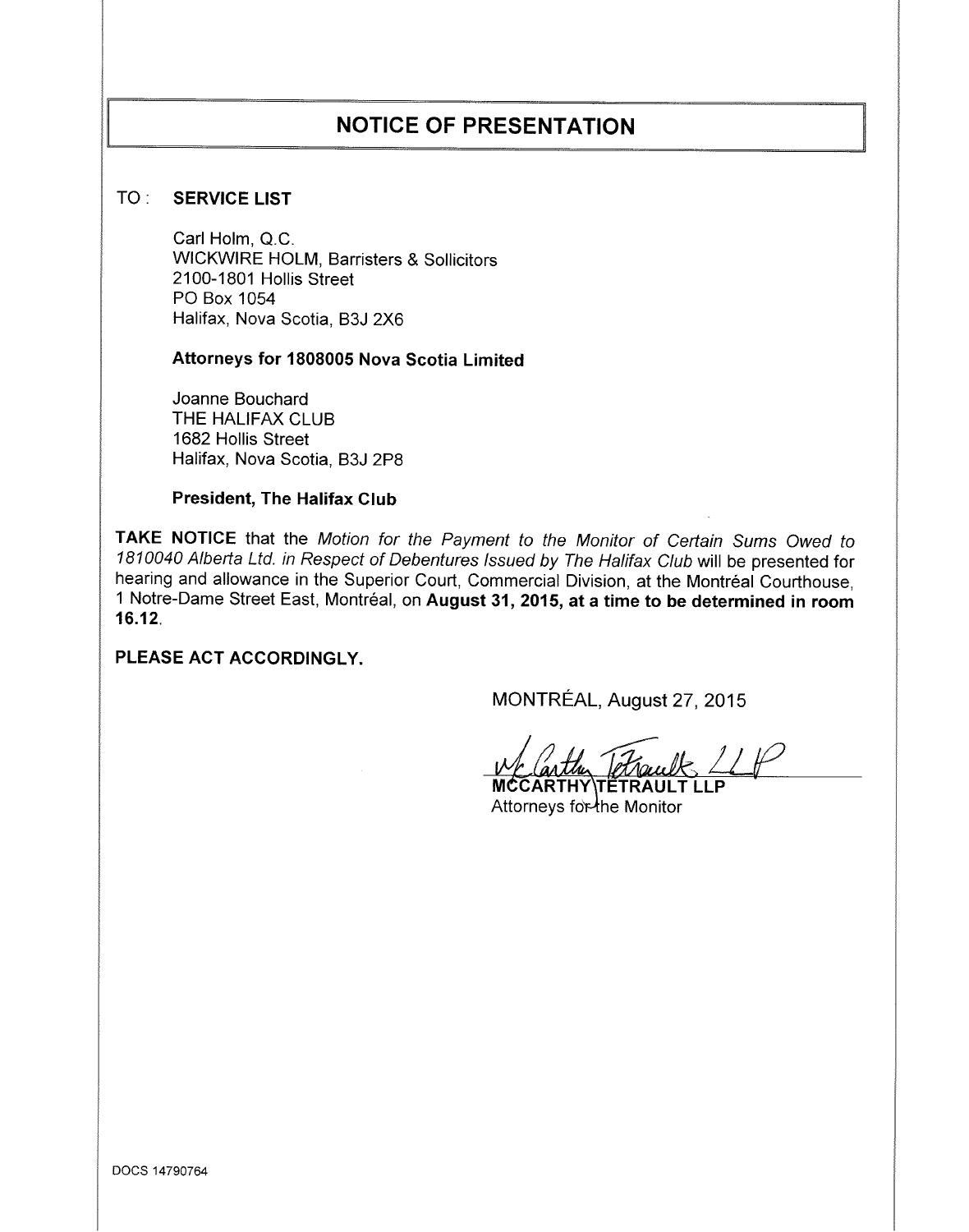| <b>CANADA</b><br><b>PROVINCE OF QUÉBEC</b> | <b>SUPERIOR COURT</b><br>(Commercial Division)                                                                                         |  |  |  |  |
|--------------------------------------------|----------------------------------------------------------------------------------------------------------------------------------------|--|--|--|--|
| <b>DISTRICT OF MONTRÉAL</b>                | (sitting as a court designated pursuant to the<br>Companies' Creditors Arrangement Act, R.S.C.<br>1985, c. C-36, as amended)           |  |  |  |  |
| No.: 500-11-041305-117                     | IN THE MATTER OF THE PLAN OF<br><b>COMPROMISE OR ARRANGEMENT OF:</b>                                                                   |  |  |  |  |
|                                            | 1810040 ALBERTA LTD. (formerly<br>known as<br><b>HOMBURG</b><br>INC.<br><b>INVEST</b><br>and<br><b>HOMBURG</b><br>SHARECO INC.) et al. |  |  |  |  |
|                                            | <b>Debtors</b>                                                                                                                         |  |  |  |  |
|                                            | -and-                                                                                                                                  |  |  |  |  |
|                                            | 1808005 NOVA SCOTIA LIMITED, with<br>its<br>registered address at 1682 Hollis Street Halifax,<br>Nova Scotia, B3J 2R7;                 |  |  |  |  |
|                                            | Mis-en-cause                                                                                                                           |  |  |  |  |
|                                            | -and-                                                                                                                                  |  |  |  |  |
|                                            | <b>DELOITTE RESTRUCTURING INC.</b>                                                                                                     |  |  |  |  |
|                                            | <b>Monitor/Petitioner</b>                                                                                                              |  |  |  |  |
|                                            | -and-<br>THE HALIFAX CLUB, with a place of business<br>located at 1682 Hollis Street, Halifax, Nova Scotia,<br><b>B3J 2P8</b>          |  |  |  |  |
|                                            | Mis-en-Cause                                                                                                                           |  |  |  |  |

Exhibit M-1:

Copy of debenture D69 (sample);

Exhibit M-2:

Copy of an email from the Trustee's attorneys dated August 24, 2015;

MONTREAL, August 27,2015

Velently Tetrault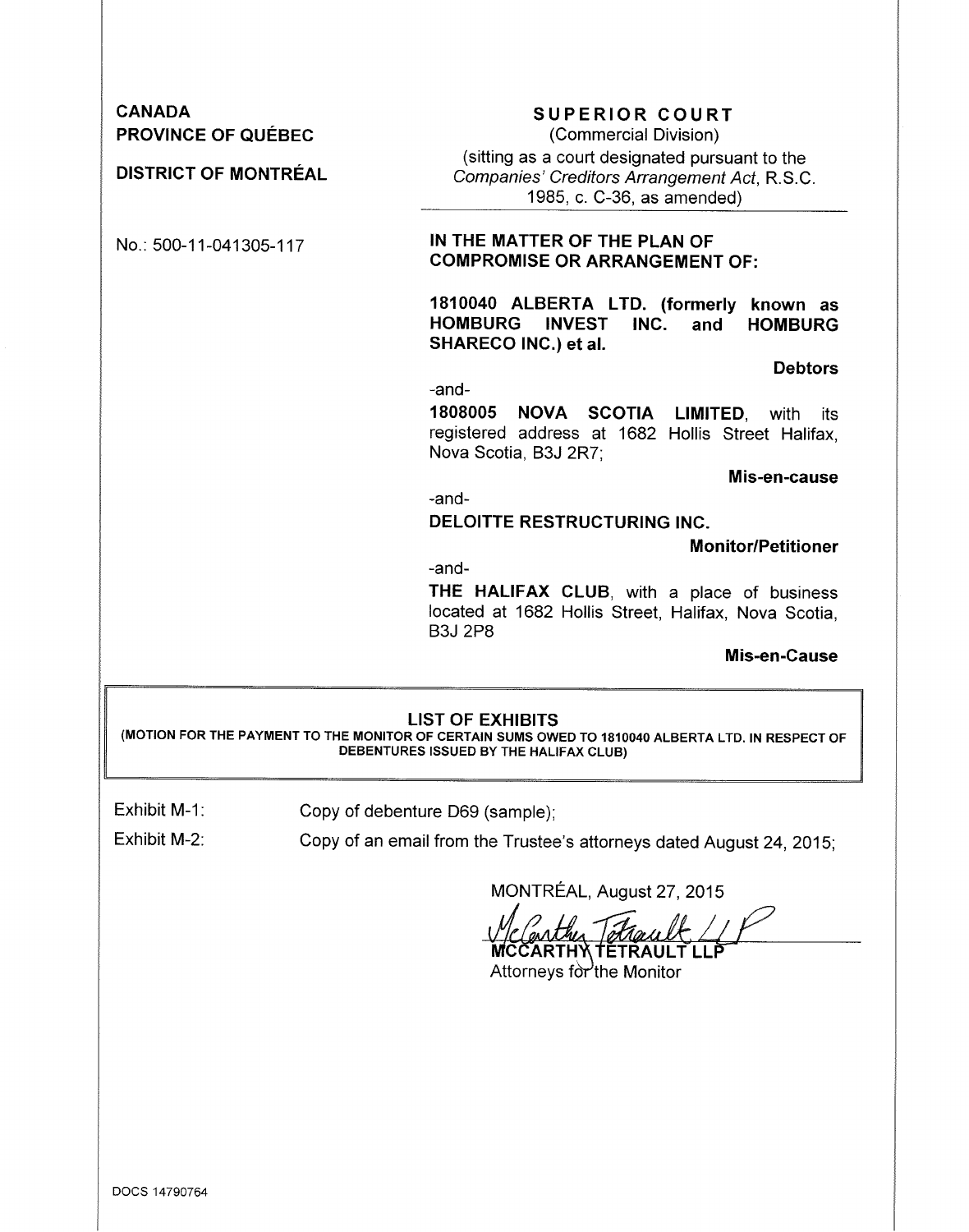# **EXHIBIT M-1**

 $\sim$   $\sim$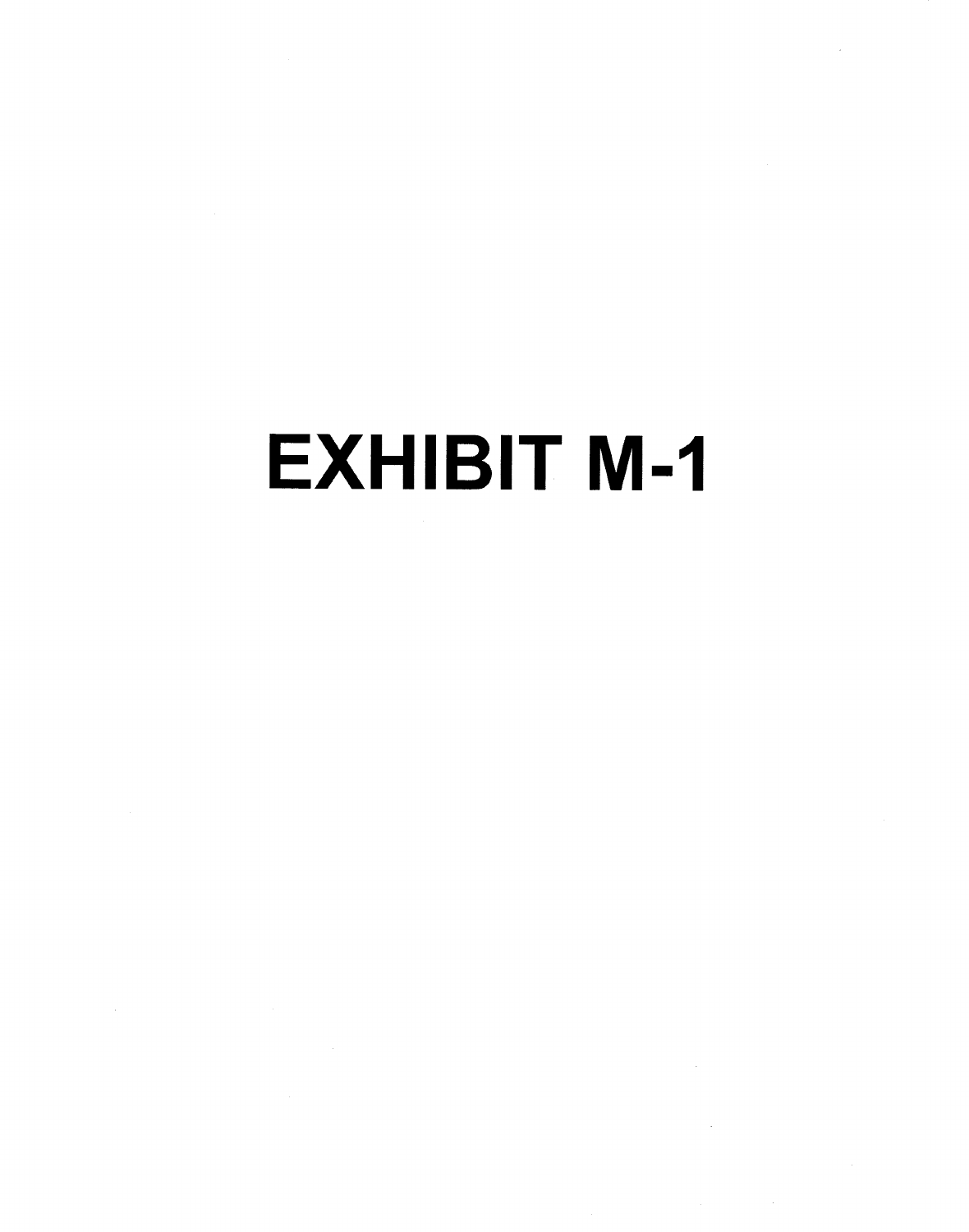**THE HALIFAX CLUB** 

(Incorporated pu:rsuant to Chapter 79 of *Acts* of Nova Scotia of 1862)

#### 6% SECURED SUBORDINATED DEBENTURE DUE DECEMBER 31, 2014

#### $C$ dn.  $$5,000$  No.  $D-6$

#### 1. Promise to Pay

The Halifax Club (the "Club") for value received promises to pay to or to the order of **•• I:tlbe** "Holder") at 1568 Hollis Street, Suite 100, Halifax. Nova SCOtia or as otherwise directed in writing by the Holder, the principal amount of \$5,000 in the manner provided below, together witb interest thereon as is hereinafter provided and all other moneys which may from time to time be owing hereunder. All payments to be made by the Club hereunder shall be made in Canadian dollars. All such payments shall be made in immediately available funds and received by the Holder not later than 2:00 p.m, (Halifax time) on the due date for such payment. Whenever any payment hereunder is due on a day which is not a business day in Halifax, Nova Scotia, the due date thereof shall be extended to the next succeeding business day.

#### 2. PrincipalPayments

Subject to the provisions of this Debenture, the principal amount of this Debenture, together with interest thereon and all other moneys Owing thereunder, shall become due and payable on December 31,2014.

#### :J. Interest

Interest shall accrue from the date hereof on the balance from time to time outstanding of the principal amount of this Debenture, and on any accrued but unpaid interest thereon and on my other moneys due and payable hereunder, both before and after maturity, default or judgment, at the rate of 6% per annum, calculated and payable annually, in arrears, on the last day of December in each year commencing with Decembec 31) 2008.

#### 4. Prepayment

The Club may, at any time when not in default hereunder, on thirty days' notice in writing to the Holder, prepay all or any portion of the principal amount outstanding hcreundcc without penalty or bonus, provided that such prepayment shall not result in any breach by the Club of or any default by the Club under the terms and conditions of this Debenture. Any portion of the principal amount outstanding hereunder designated by such notice for prepayment shall become due and payable, together wilh all accrued and unpaid interest on such portion of principal, on the date specified for prepayment in such notice.

#### 5. Subordination

The indebtedness evidenced by this Debenture is a direct obligation of the Club, issued or issuable pursuant to and secured by a deed of trust and mortgage dated November  $9^{\circ}$ , 2007 in the aggregate principal amount of \$750,000.00 (the "Deed of Trust") in favour of 1808005 Nova Scotia Limited as trustee (the "Trustee"), ranks pari passu with and is secured equally and rateably with all other Debentures now or hereinafter cenified and issued pursuant to the Deed of Trust and is subordinated in right of payment to (i) all indebtedness of the Club to the holders of outstanding bonds issued upon deeds of trust and mortgage (the Prior Charge) in favour of the Eastern Trust Company registered on August 10,1926 at the Registry of Deeds at Halifax in Book 614 at pages 82 and 153 respectively upon which the financial statements of the Club disclose indebtedness of \$2,950.00 as of September 30, 2006; and (ii) the prior payment of all indebtedness of the Club to any Canadian chartered bank, whether outstanding at the date of this Debenture or thereafter created, incurred, assumed or guaranteed and by its acceptance hereof the Holder acknowledges and agrees that the indebtedness evidenced by this Debenture is so subordinated.

------ -\_.\_--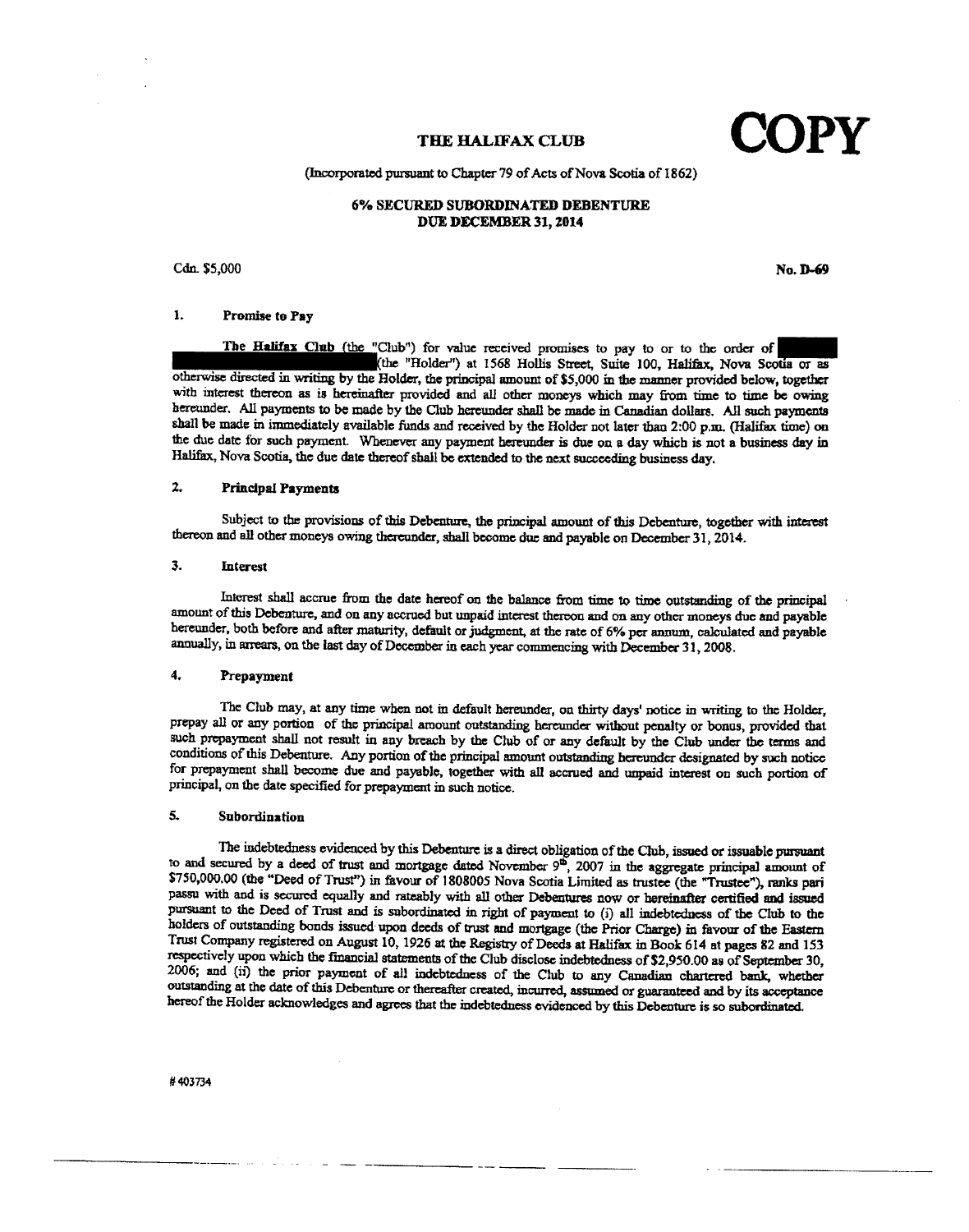#### 6. Covenants

The Club covenants and agrees with the Holder that from and after the date of this Debenture until all amounts due and payable under this Debenture are paid in full, the Club shall:

- (i) do or cause to be done all things necessary to keep in full force and effect its corporate existence. and all rights, franchises, licenses and qualifications to carry on its business or to own property in each jurisdiction in which it carries on a material part of its business or owns material property;
- (ii) maintain insurance of such type, in such amounts and against such risks as is customary in the case of companies engaged in a similar business and similarly situated as the Club, with reputable insurers;
- (iii) duly and punctually payor cause to be paid all principal. interest and other amounts payable by the Club under this Debenture on the dates, at the places and in the moneys and manner set forth herein;
- (iv) promptly advise the Holder of the occurrence of any Event of Default or any event which, with the giving of notice or the passage of time or both, would constitute an Event of Default; and
- (v) furnish to the Holder within one hundred and twenty days of the end of each fiscal year of the Club a copy of financial statements of the operations of the Club.

#### 7 Events of Default

The whole of the principal balance remaining unpaid together with interest and all other moneys evidenced by this Debenture shall, at the option of the Holder, become immediately due and payable in each of the following events (each event being herein called an "Event of Default"):

- (a) if the Club defaults in payment of the principal or interest on this Debenture when the same becomes due and payable and such default shall continue for a period of 365 days after notice of such default is given by the Holder to the Club;
- (b) if the Club defaults in the performance or observance of any covenant or condition contained in the Deed of Trust and such default has not been waived by the Trustee upon the requisite consent of the holders of 66% of all outstanding Debentures secured by the Deed of Trust in accordance with the provisions thereof;
- (c) if an order is made or a resolution passed for the winding-up of the Club or notice of intention to rnalce a proposal is filed or a proposal is made by the Club to its creditors under the *Bankruptcy and Insolvency Act,* R.S.C. 1985. c. B-3, or a petition is filed by or against the Club or an authorized assignment is made by the Club under the *Bankruptcy and Insolvency Act,* or a receiver or agent is appointed in respect of the Club under any bankruptcy or insolvency legislation or by or on behalf of a secured creditor of the Club or an application is made under the *Companies' Creditors' Arrangement Act,* R. S.C. ] 985. c. C- 36, or any successor or similar legislation;
- (d) if an order is made or the Club takes any corporate proceedings for its dissolution or liquidation or if the corporate existence of the Club shall be terminated or dissolved by expiration. forfeiture or otherwise.

 $- - - - -$ 

#### 8. Enforcement

Upon the occurrence and during the continuance of any Event of Default, the Holder may proceed to enforce its rights by any action, suit, remedy or proceedings authorized or permitted by law or by equity, may file such proofs of claim and other papers or documents as may be necessary or advisable in order to have its claims lodged in any bankruptcy, winding-up or other judicial proceeding relative to the Club, and may enforce its rights and remedies under the Deed of Trust then held by the Trustee for the benefit of the Holder for the obligations hereunder. Such rights of the Holder shall be in addition to any other rights, powers and remedies which otherwise may be available to it at law or in equity.

#403734

20 Mai 122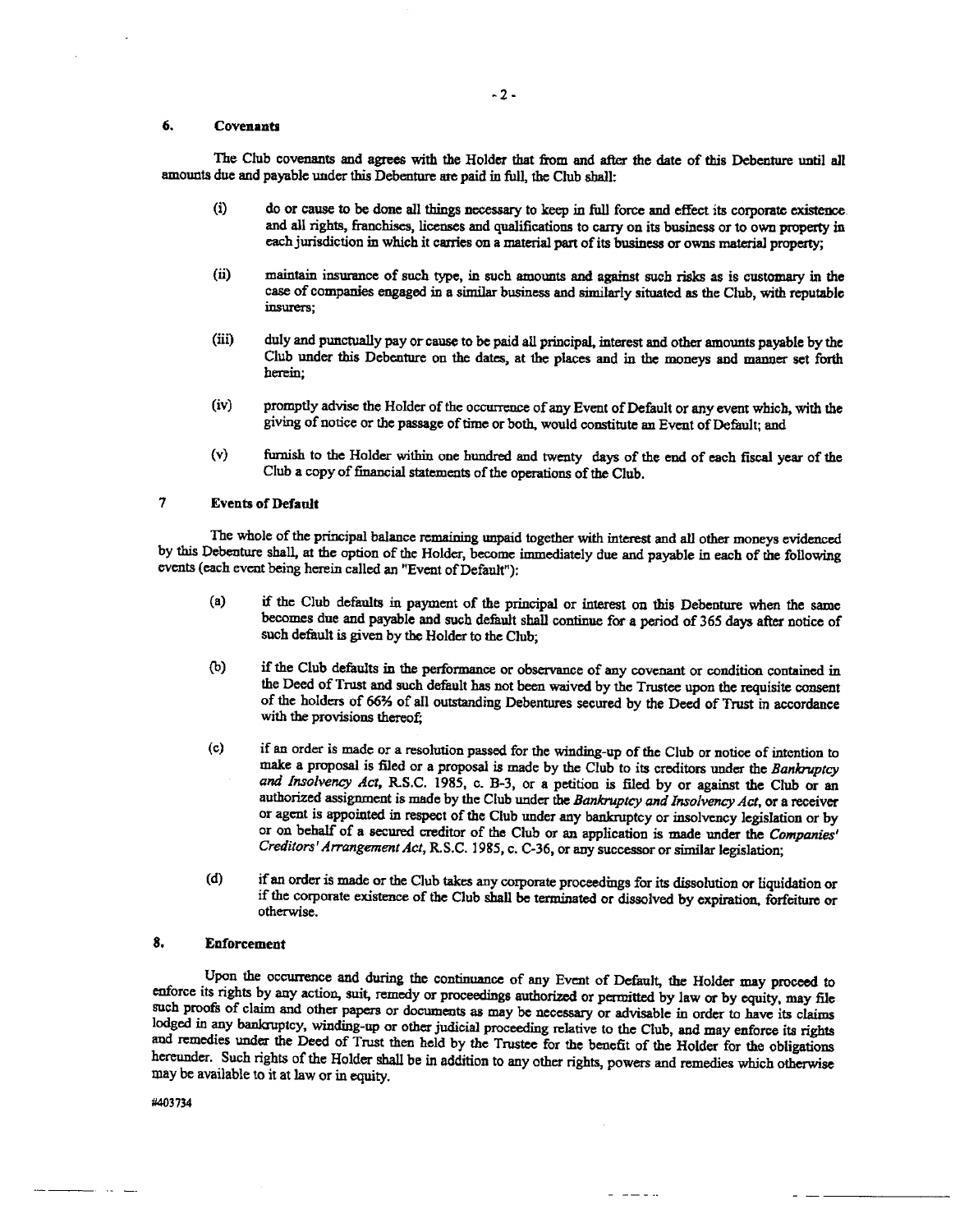#### 9. Discharge and Satisfaction

Upon payment by the Club to the Holder of all moneys due and payable hereunder, this Debenture shall cease:and become null and void and the Holder shall upon the request and at the expense of the Club, execute and deliver to the Club a full release aud discharge. By its acceptance hereof the Holder acknowledges and agrees that the Trustee may without the further consent of the Holder, upon the request of the Club from time to time, grant partial releases of specific assets of the Club in accordance with the terms of the Deed of Trust from the charges and security interests created by the Deed of Trust upon receipt of evidence satisfactory to the Trustee that the appraised value of assets of the Club remaining after such partial release is a minimum of two times the amount then outstanding upon all the Debentures secured by the Deed of Trust.

#### 10. Notice

Any notice required or permitted to be given hereunder shall be in writing and shall be effectively given if:

- (a) delivered personally;
- (b) sent by prepaid courier service or registered mail; or
- (c) sent prepaid by telecopier, telex or other similar means of electronic communication (confirmed on the same or following day by registered mail),

| in the case of the Club to:   | 1682 Hollis Street<br>Halifax, Nova Scotia<br><b>Attention: President</b> |
|-------------------------------|---------------------------------------------------------------------------|
| in the case of the Holder to: | P.O. Box 367<br>Halifax NS B3J 2P8                                        |

and in all cases so delivered personally or by courier or so sent by means of electronic communication (so confirmed). Any notice so given shall be deemed conclusively to have been given and received when so personally delivered or sent by telecopier or other electronic communication or on the fifth day following the sending thereof by registered mail, provided, however, that in the event delivery by mail is likely to be delayed by strike or slow down of postal workers, notice shall be given by one of the other means. Either the Club or the Holder may change any particulars of its address for notice by notice to the others in the manner aforesaid

#### 11. No Merger or Novation

No judgment obtained in respect of this Debenture shall operate to extinguish the liability of the Club to pay the moneys due and payable hereunder nor shall the same operate as a merger of any covenant berein contained or affect the right of the Holder to interest hereunder, nor sball the acceptance of any payment constitute or create any novation.

#### 12. Extensions and Amendments

Any agreement for the extension of the time of payment of the moneys due and payable hereunder or any part thereof made at, before or after maturity, and prior to the execution of a discharge or release of this Debenture, or any agreement for altering the term, rate of interest (whether increased or decreased), the amount of the principal payments hereunder or any other covenant or condition hereof, need not he registered in any office of public record but shall be effectual and binding upon the Club when executed by the Club and delivered to the Holder.

#### 13. No Partnership

Each of the Holder and the Club disclaims any intention to create a partnership and each asserts that the relationship between them is that of a creditor and debtor, respectively.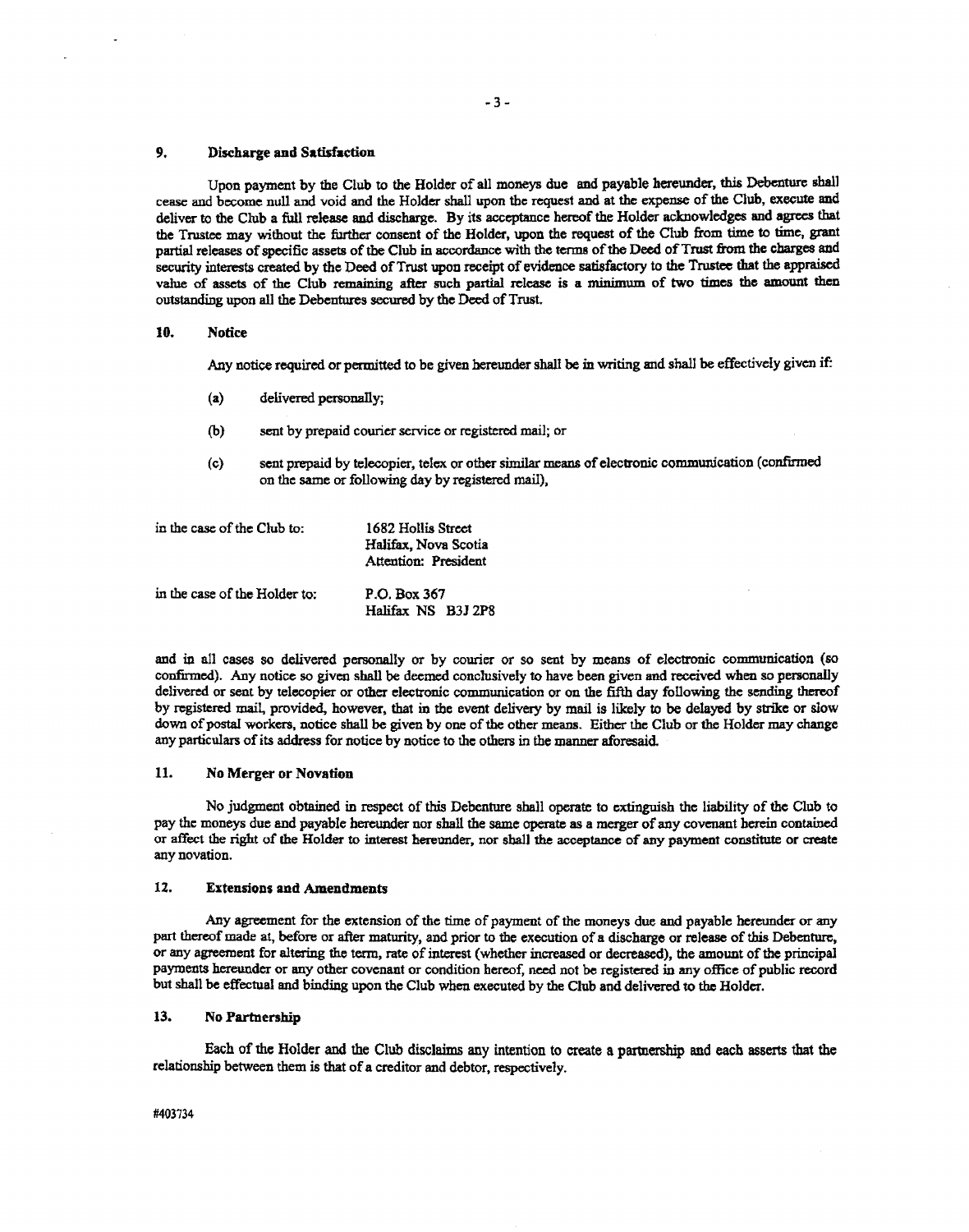#### 14. Mutilation, Loss, etc.

If this Debenture shall become mutilated or be lost, destroyed or stolen, the Club shall, upon the written request of the Holder, issue a new Debenture of like date and tenor upon surrender and canceJlation of the mutilated Debenture or, in the case of a lost, destroyed or stolen Debenture, in lieu of and in substitution for the same. In the case of loss or destruction or theft, the Holder shall furnish to the Club such evidence of such loss or destruction or theft as shall be satisfactory to the Club in its discretion and shall also furnish an indemnity in form satisfactory to thcClub.

#### 15. Transferability

Neither this Debenture or any right of the Holder hereunder may be transferred to any person other than the spouse of the Holder or to a corporation of which a majority of the voting securities are beneficially owned by the Holder or, upon receipt of the prior consent in writing of the Board of the Club, to a member of the Club other than the Holder. Any transfer of this Debenture must comply with the conditions prescribed in the Deed of Trust.

#### 16. Governing Law

This Debenture shall be governed by and construed in accordance with the laws of the Province of Nova Scotia.

#### 17. Binding Effect

This Debenture shall enure to the benefit of the Holder and its successors and permitted assigns. This Debenture is binding upon the Club and its successors and assigns,

IN WITNESS WHEREOF the Club has executed this Debenture on the  $\frac{3}{4}$  Mday of December, 2007.

#### THE HALIFAX CLUB

Name: W.N. Hardman Title: President

¢

Per:

Per.

Name: E. O. Ward Skinner Title: Treasurer

The Holder by execution hereof acknowledges and agrees to the above terms and agrees to the subordination of the indebtedness evidenced by this Debenture in accordance with paragraph 5 hereof and agrees to execute such confirmations of subordination as may be required from time to time by the lawful holder of the Prior Charge and/or the Canadian chartered bank to whom the Club is indebted.

| Name:  |           |  |  |
|--------|-----------|--|--|
| Title: | President |  |  |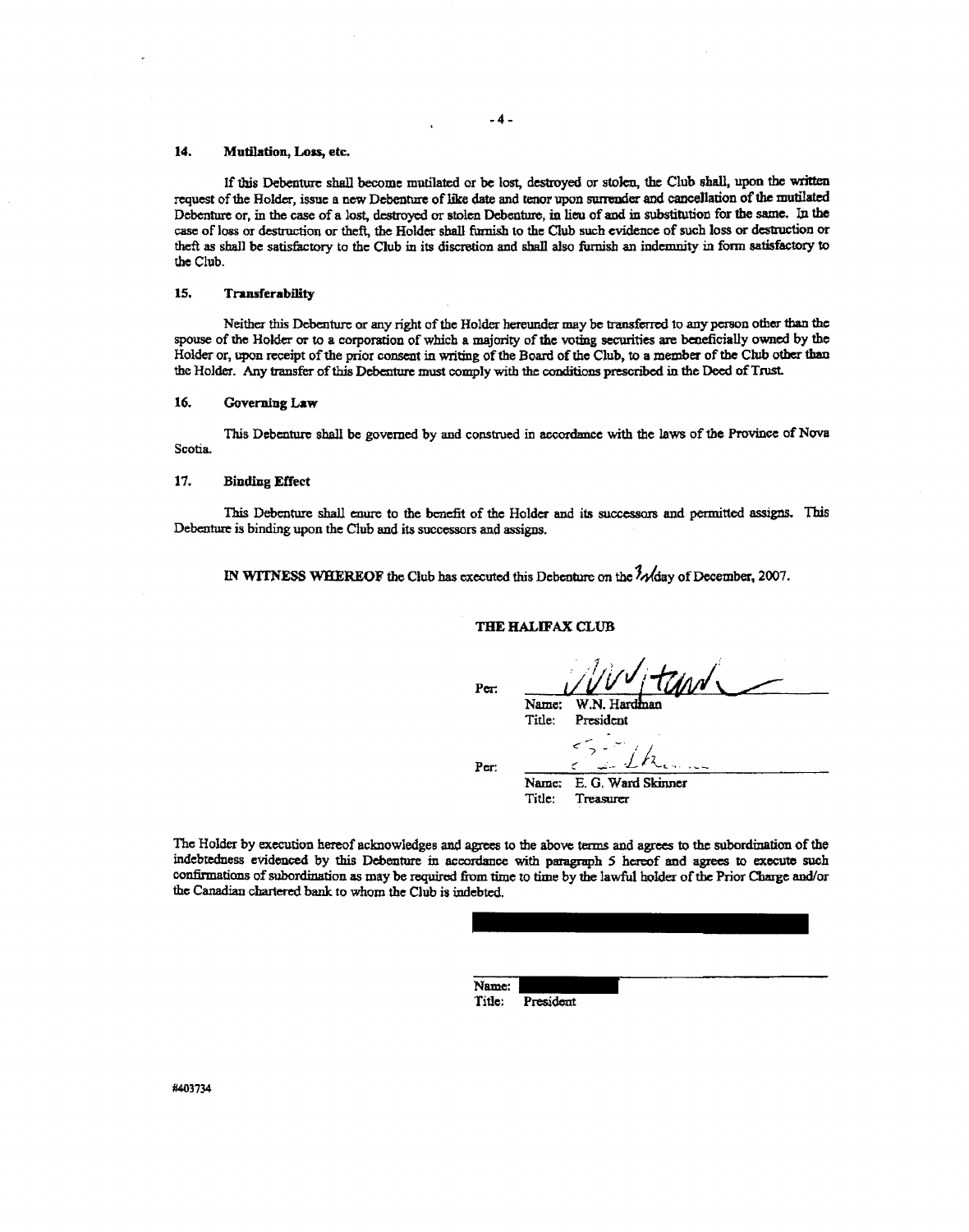# **TRUSTEE'S CERTIFICATE**

This Debenture is one of the Debentures referred to in the within-described Deed of Trust

1808005 NOVA SCOTIA LIMITED *uJ.* By: Authorized Signatory Bý. **Authorized Signatory** 

 $\mathbb{Z}^2$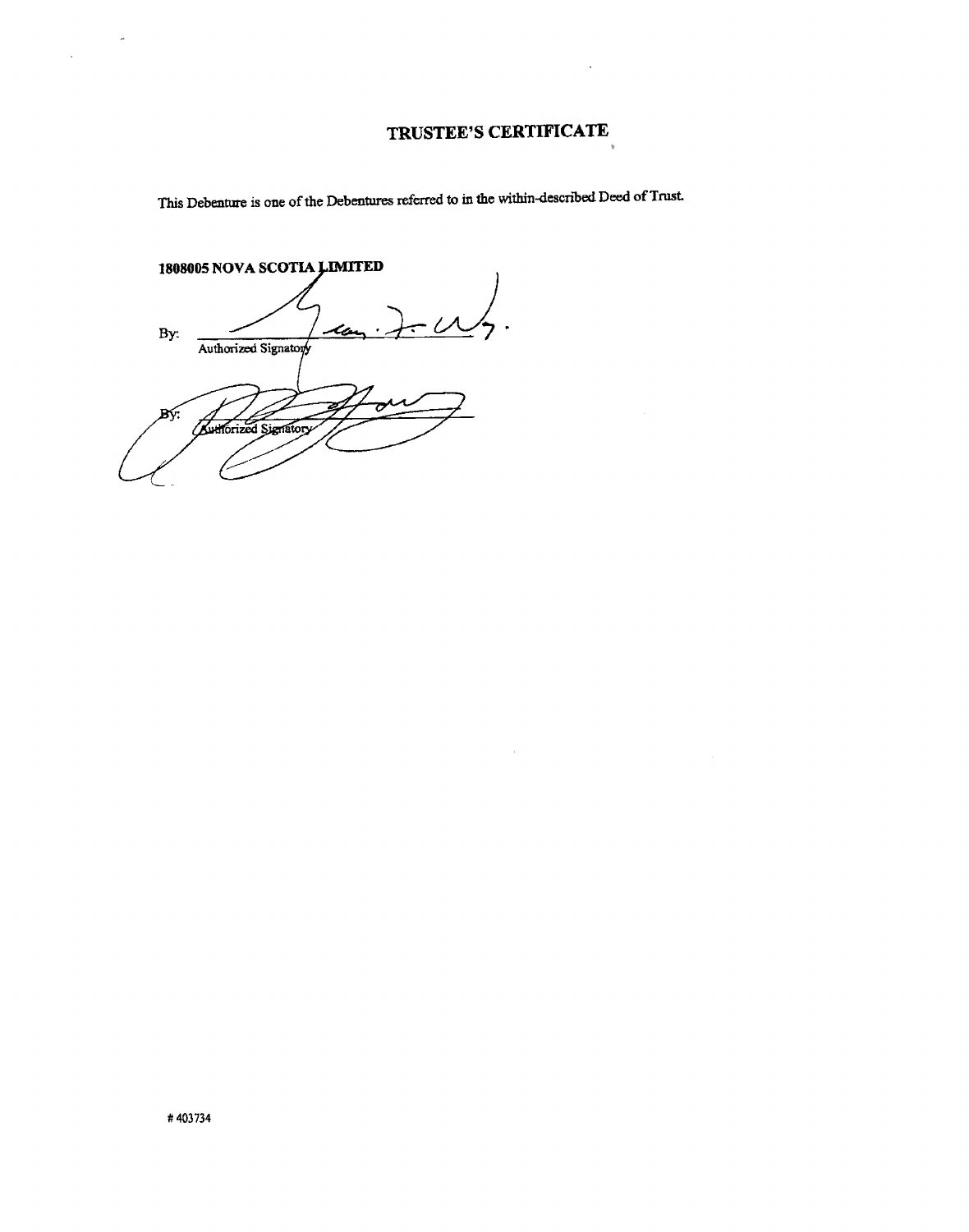No. 0-69

 $\bar{z}$ 

## **THE HALIFAX CLUB**

 $\mathcal{L}_{\mathcal{A}}$ 

### ISSUED TO:

# **SUBORDINATED DEBENTURE**

Brian MacLellan WICKWIRE HOLM 2100-1801 Hollis Street POBox 1054 Halifax NS B3J 2X6

11403734

 $\alpha$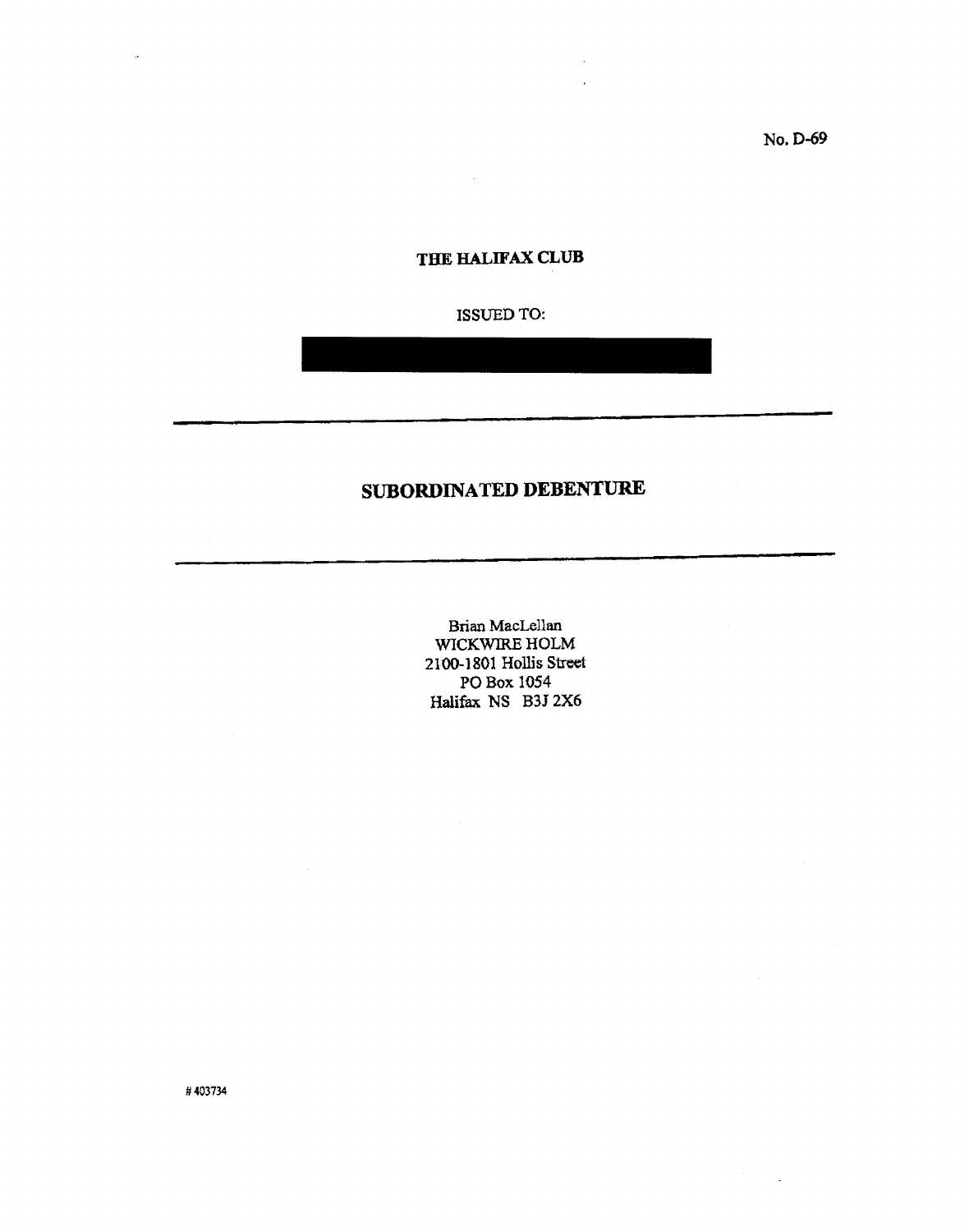# EXHIBIT M-2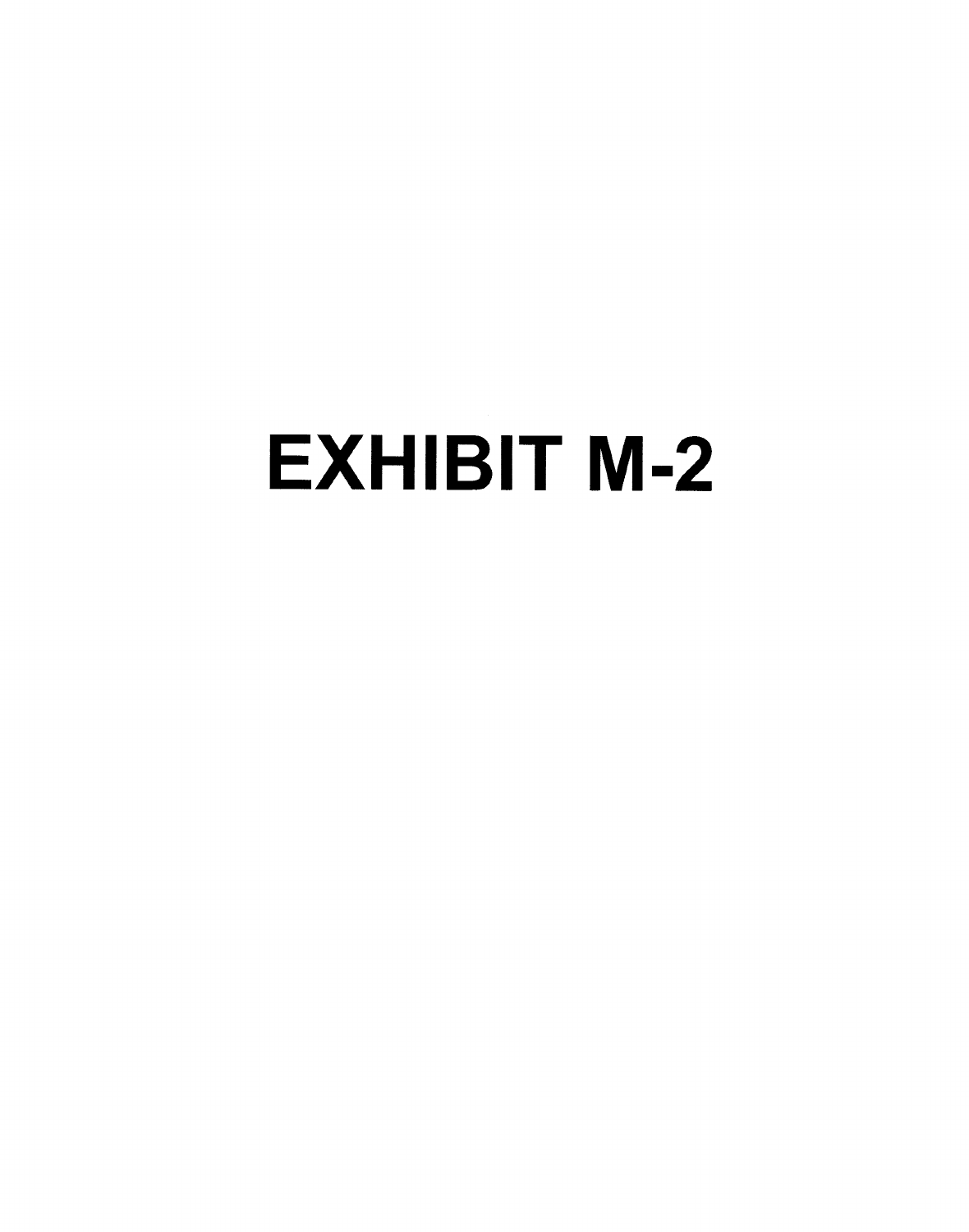# **Petit, Linda**

| De:           | Perreault, Jocelyn                                              |
|---------------|-----------------------------------------------------------------|
| Envoyé:       | Monday, August 24, 2015 4:57 PM                                 |
| À:            | Deslandres, Nicolas                                             |
| <b>Objet:</b> | FW: The Halifax Club and Debentures issued to Hombur Invest Inc |

**From:** Carl Holm [mailto:cholm@wickwireholm.com] **Sent:** Monday, August 24, 2015 16:49 To: Nadon, Jean-Francois (CA - Montreal) (jnadon@deloitte.ca); Perreault, Jocelyn **Cc:** Carl Holm **Subject:** The Halifax Club and Debentures issued to Hombur Invest Inc

Dear Jean-Francois and Jocelyn;

This is to confirm our *t*/c of a few moments ago.

I am solicitor for 1808005 Nova Scotia Limited, the Trustee under a Deed of Trust made between The Halifax Club ( the "Club") and 1808005 Nova Scotia Limited as Trustee ( the "Trustee") to secure Debentures issued by the Club by providing a charge against the Club's real property on Hollis Street in Halifax.

The real property owned by the Club was sold on July 29,2015. The amount required to payout amounts secured by the Deed of Trust to and including July 29,2015 was paid to the Trustee for disbursal to debenture holders. I have been asked by the Trustee to arrange for disbursal of the proceeds to the debenture holders.

Debentures were issued by the Club each for the principal amount of \$5000. The Debenture Register maintained by the Club indicates that Debentures numbered D82 to and including D131 in the total principal amount of \$250,000 were issued in November of 2007 to Homburg Invest Inc. I am advised by Mr. Ross Landers, C.A. CAIP of the Halifax accounting and insolvency firm Green Landers, who has been assisting the Trustee, that the amount due onm account of the debentures issued to Homburg Invest Inc. is \$273,630.14 comprised of principal of \$250,000, 2014 accrued but unpaid interest of \$15,000. And interest from January 1, 2015 to and including July 29,2015.

Homburg Invest Inc. is currently in CCAA proceedings, Deloitte is the Monitor.

After making inquiry of Homburg Invest Inc. you advise that the original debentures cannot be found.

As discussed in my opinion an Order issued by the CCAA Court directing the Trustee and the Club to pay the sum of \$273,630.14 to such person(s) as the court may direct and discharging the Trustee and the Club from any and all further liability in respect of the Debentures issued to Homburg Invest Inc. or pursuant to the Deed of Trust on payment of the \$273,630.14 as directed by the court would permit me to disburse the funds due to Homburg Invest Inc.

If there is any additional information you require to support an application for such an order please advise.

With Best Regards

Carl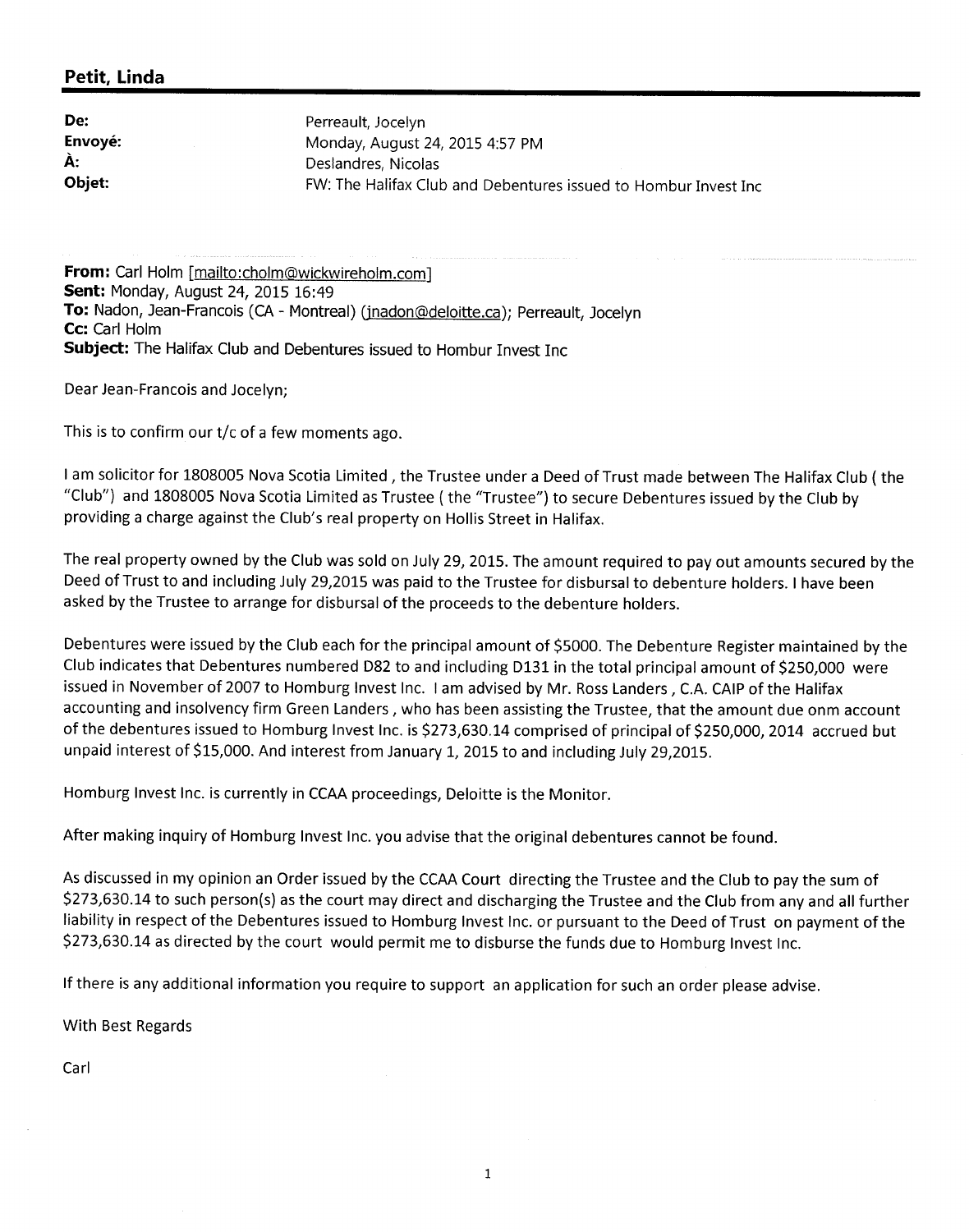Carl A. Holm, Q.C.

2100 - 1801 Hollis Street PO Box 1054 Halifax NS B3J 2X6 Direct 902.482.7001 Tel 902.429.4111 ext. 3291 Fax 902.429.8215 [cholm@wickwireholm.com](mailto:cholm@wickwireholm.com) | wickwireholm.com

# **wickwire holm** *BARRISTERS SOLICITORS*





The information in this e-mail and attachments is privileged and confidential. It is intended only for the use of the individual to whom it is addressed and any other distribution, copying or disclosure is strictly prohibited. If you have received this communication in error, please notify us immediately by telephone or reply by e-mail to the sender. Thank you.

~ Before printing this e-mail please consider if it is necessary to do so.

 $\bar{a}$